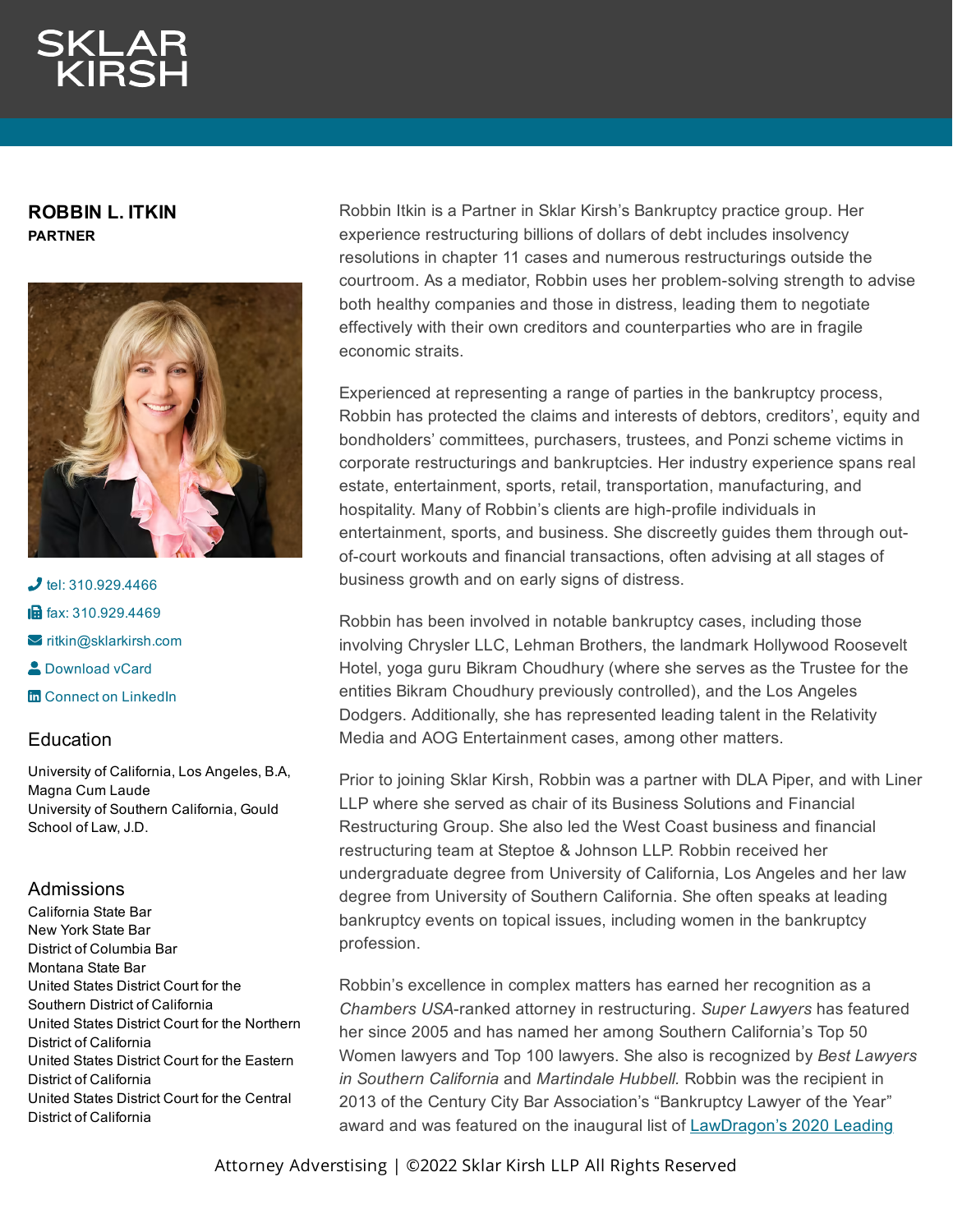United States Court of Appeals for the Ninth Circuit Supreme Court of California Supreme Court of the United States

U.S. Bankruptcy & Restructuring Lawyers. In 2021, the *[Los Angeles Busine](https://www.lawdragon.com/2020/07/24/the-2020-lawdragon-500-leading-u-s-bankruptcy-restructuring-lawyers/)ss Journal* honored Robbin among its Women of Influence – Attorneys. In 2021 and 2022, the *Los Angeles Times'* "Business of Law" issue named Robbin a "Legal Visionary".

Robbin uses her spare time to fly fish with her husband, a banking and finance lawyer, and to enjoy their two Labrador retrievers.

Robbin's experience includes the following matters:

# **High-Profile Entertainment Matters**

- AOG Entertainment, Inc./Core Media Group chapter 11 bankruptcy cases Counsel to high-profile producers, directors and writers in negotiating business transactions and protecting their claims
- Relativity Fashion LLC and related entities Counsel to high-profile producers, directors and writers in negotiating business transactions and protecting their claims

# **Chapter 15 Matters**

Counsel to domestic and international clients in various aspects of foreign ancillary proceedings under chapter 15 of the Bankruptcy Code

# **Representative Debtor Matters**

- In re Bikram Choudhury Yoga Inc., Bikram's Yoga College of India, LP, Bikram, Inc., Yuz, Inc. and International Trading Representative, LLC – served as the appointed chapter 11 Trustee, and currently serves as the chapter 7 Trustee. Sklar Kirsh, LLP is counsel to the chapter 7 Trustee
- In re Zetta Jet USA, Inc. and Zetta Jet PTE, Ltd counsel to chapter 7 Trustee (and served as counsel to chapter 11 Trustee)
- Solutia Inc. Counsel to Solutia Inc. and its affiliates in their chapter 11 cases involving more than US\$3 billion of funded debt and other obligations and complex liability issues, including environmental, mass tort, retiree, pension and indemnification issues
- NRG Counsel to over 29 related entities comprising one of the largest independent power generation companies in the world, both as debtors out of court and as debtors in a chapter 11 bankruptcy case, and successfully restructured over \$11 billion in debt in seven months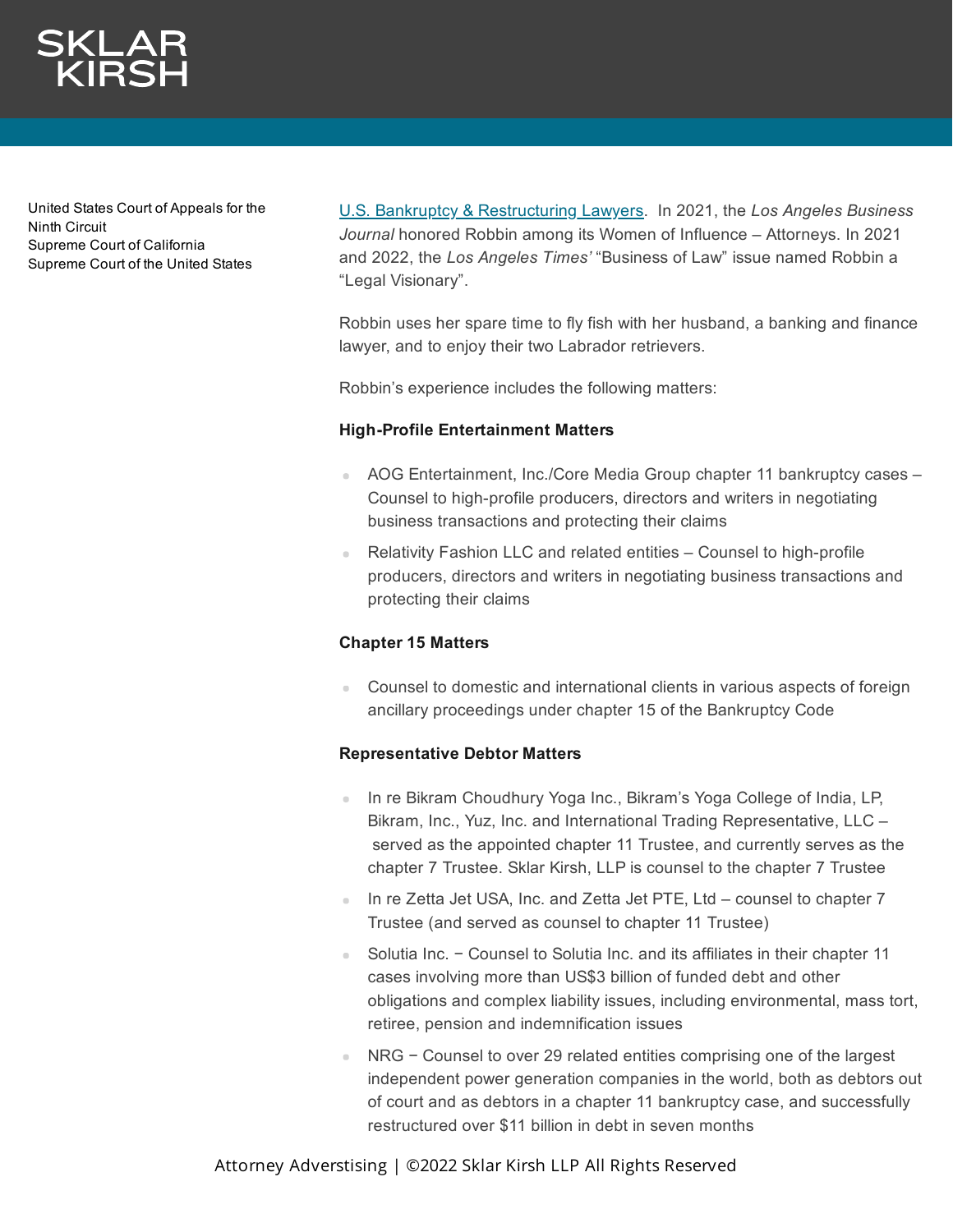- Dividend Development Corp. Counsel to one of the country's largest a. home builders as debtor-in-possession. Confirmed plan of reorganization restructuring over US\$300 million in liabilities, including US\$55 million in unsecured claims
- Hollywood Roosevelt Hotel − Counsel to this landmark hotel in Hollywood, California, in connection with its restructuring through Chapter 11 bankruptcy
- Santa Barbara Star Motors, Inc., dba Gregg Motors, and Related Entities − Counsel to this automobile dealership as debtor-in-possession. Sold all assets, including multiple franchises, in controlled liquidation for the benefit of creditors
- Pharmaceuticals distributor − Counsel to a wholesale distributor of pharmaceuticals in its out-of-court restructuring of over US\$12 million in unsecured debt and US\$20 million financing

# **Representative Committee Matters**

- Quantum Fuel Systems Technologies Worldwide, Inc., dba Quantum Technologies – Counsel to the Official Committee of Unsecured Creditors in the chapter 11 bankruptcy case
- CTC Cable Corporation Counsel to the Official Committee of Unsecured Creditors in the chapter 11 bankruptcy case of CTC Cable Corporation, which, with affiliated entities, manufactured and marketed innovative energy efficient and renewable energy products for the electrical utility industry
- Pacific Energy Resources Ltd. Counsel to the Official Committee of Unsecured Creditors in the chapter 11 bankruptcy cases of Pacific Energy Resources Ltd., and certain of its affiliates, which engage in the acquisition, exploitation and development of oil and gas properties, primarily in the US
- Store of Knowledge − Counsel to the committee of creditors in the bankruptcy case where the debtor operated a mall-based nationwide chain of 91 specialty retail stores in 26 states, offering educational and intellectually stimulating products geared toward interactive learning
- Taxi Systems, Inc. Counsel to the committee of unsecured creditors of this large taxi company in Southern California. General unsecured creditors included more than 400 personal injury claimants in addition to numerous trade creditors. Extensive negotiations resulted in a confirmed plan of reorganization providing for 100 percent payout on trade claims, with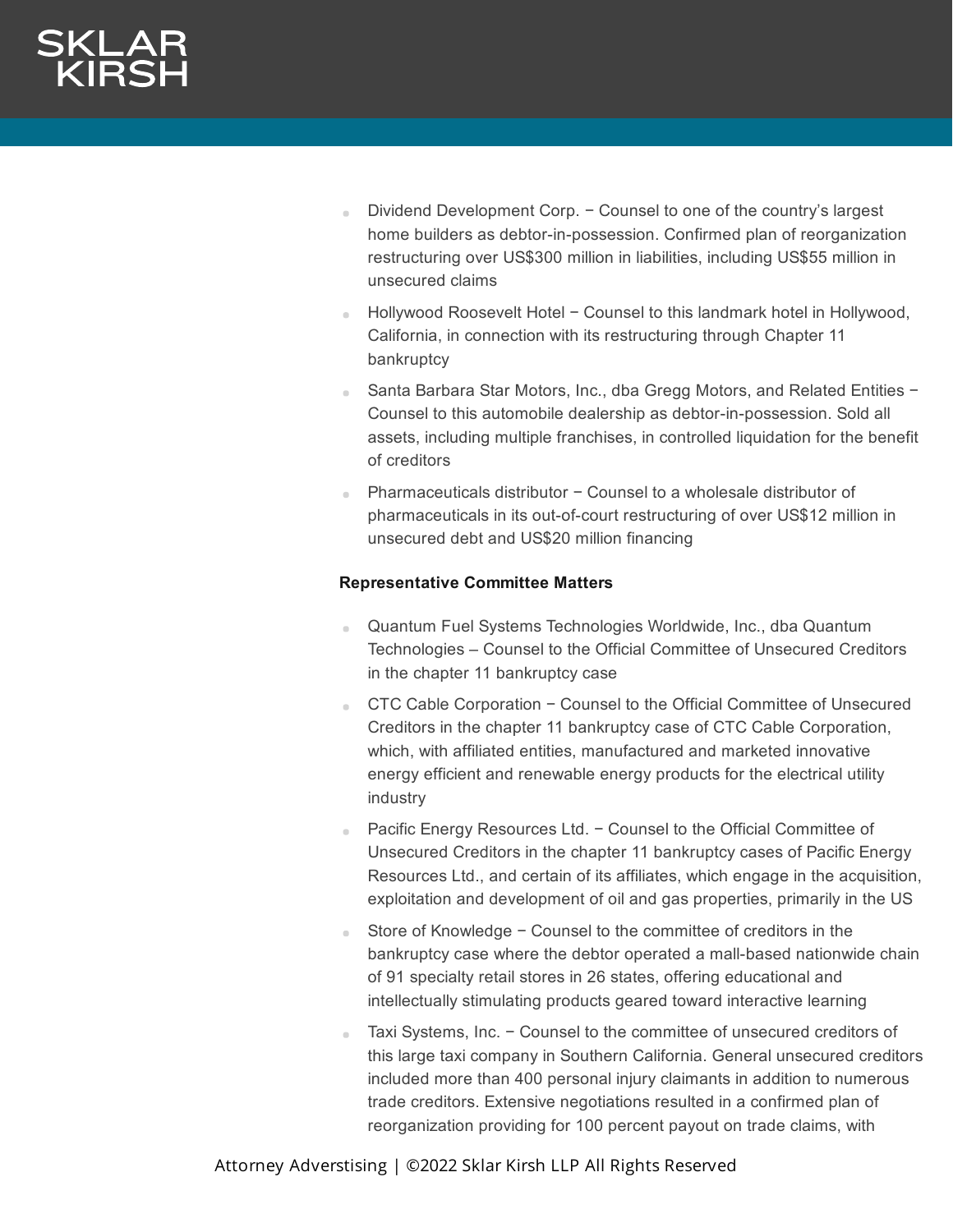election offered to personal injury claimants either to continue to litigate their claims or to receive 100 percent of cash settlement amounts over time, such payments collateralized by assets of the debtor, the debtor's parent and certain of the debtor's principals

- Babaeian Transportation Co., Inc., dba Checker Cab Company, dba Burbank Taxi, dba Pasadena Taxi, dba San Fernando Checker − Counsel to the committee of creditors of this taxi company possessing a fleet of taxi cabs in California's San Fernando Valley. Caused appointment of a chapter 11 trustee to preserve the estate's assets for sale; actively participated with the trustee who ultimately sold the assets and made distributions to unsecured creditors
- Bell Brand Snack Foods, Inc. − Counsel to the committee of creditors of this snack food manufacturer and distributor. Negotiated a consensual plan of reorganization that provided for immediate 90 percent payout to general unsecured creditors before any payments on secured or unsecured debts owed to affiliates
- C&L Properties − Counsel to the committee of creditors of the owner and operator of the fully encumbered commercial property known as the Continental Plaza in Southern California. Negotiated a consensual plan of reorganization in the extensively litigated case that provided for full payment plus interest within one year of confirmation to general unsecured creditors
- Maguire Thomas Partners − Counsel to committees of creditors in extremely adversarial chapter 11 bankruptcy cases of the owner and operator of Gas Company Tower Building, a 52-story premier office building in downtown Los Angeles. As a result of the committee's request for participation in mediation, settlement was reached and a plan of reorganization was confirmed that paid unsecured creditors in full plus 7% percent interest , while restructuring more than US\$400 million in debt

# **Other Matters / Trustee / Mediator Positions**

- **Certified Mediator: United States District Court, Central District of** a. **California (2014—present); United States Bankruptcy Court, Central District of California (1995—present)**
- Chrysler LLC Counsel to one of the largest general unsecured trade creditors and member of the Official Committee of Unsecured Creditors in the chapter 11 bankruptcy cases of Chrysler LLC and certain of its affiliates in the United States Bankruptcy Court for the Southern District of New York;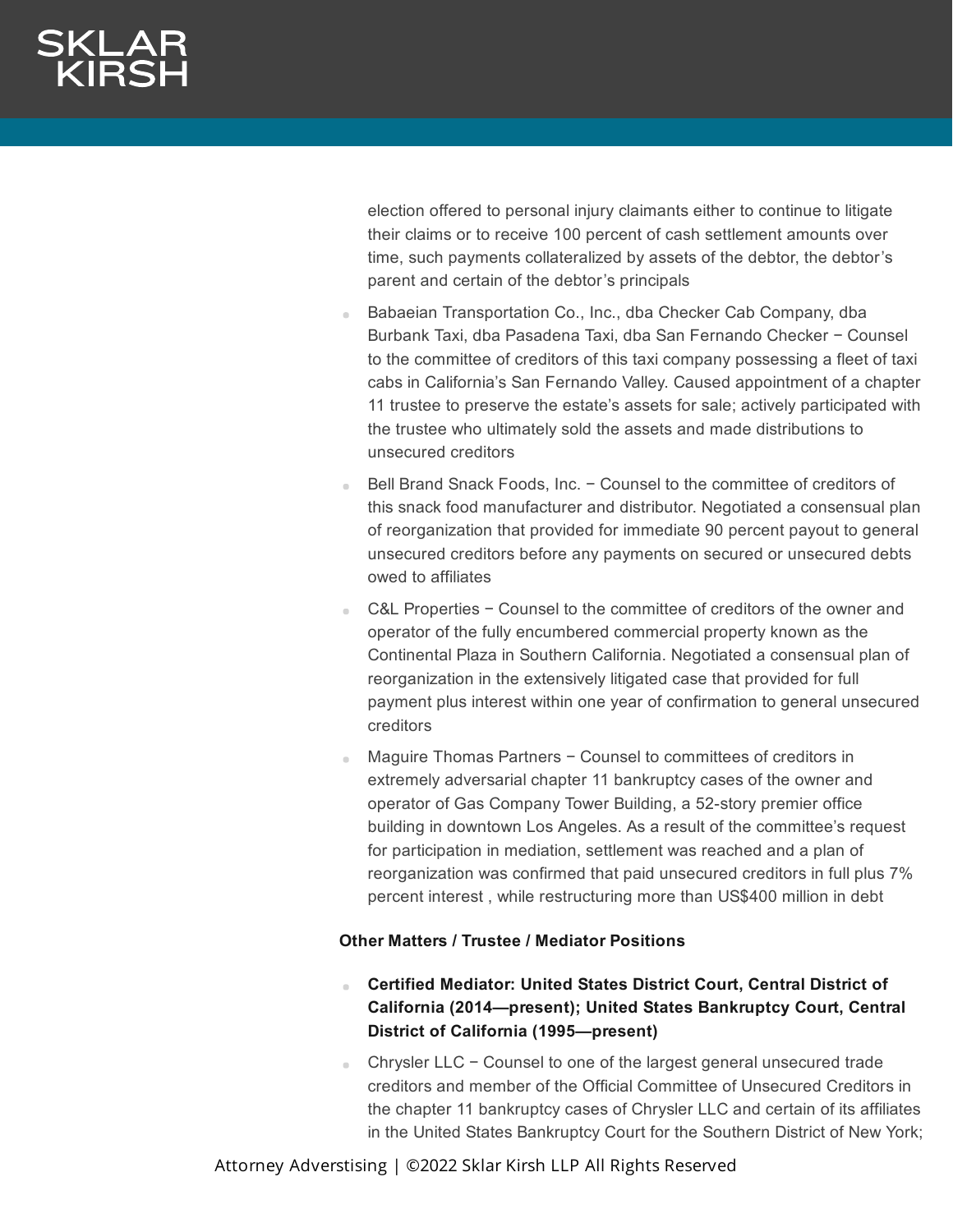successfully obtained payment in full for the client through negotiations with purchaser of the debtors' business operations

- Lehman Brothers − Counsel to a fund that holds a credit linked note of several hundred million dollars issued as part of an integrated transaction with various US and foreign Lehman Brothers entities, as a creditor in the Lehman Brothers US and international insolvency proceedings
- Cocopah Nurseries, Inc. Counsel to a national bank in the chapter 11 bankruptcy case of the largest grower and seller of palm trees in the country. Successfully negotiated the \$78 million loan facility secured by farmland in Arizona and California
- Missoula Area Economic Development Corporation (MAEDC) − Counsel to MAEDC in representing its interests in the bankruptcy case of Smurfit-Stone Container Corporation and its affiliates, with particular emphasis on Smurfit's abrupt closure in early January 2010 of its paper mill in Missoula County, Montana
- Ritter Ranch Development LLC − Appointed by the Office of the United States Trustee, and confirmed by the Central District of California Bankruptcy Court, as chapter 11 Trustee for the Estate of Ritter Ranch Development LLC and lead counsel in all aspects of the case involving Mello Roos Bond Financing; extensively litigated 363 sale proceedings and claims issues of principals and lenders; completed a 363 sale of the then largest available developable property in Los Angeles County (over 6,000 acres) for US\$57.2 million after 75 rounds of bidding. Negotiated carveouts with secured creditors to satisfy administrative claims
- State of California Ex. Rel. Department of Water Resources − Counsel to State of California Ex Rel. Department of Water Resources and handled all bankruptcy aspects regarding State of California in the chapter 11 bankruptcy case of California Power Exchange, the operator of several types of markets for wholesale electricity who matched suppliers and purchasers of electricity
- Estate of Thomas A. Hantges − Counsel to the Chapter 11 Trustee for the Estate of Thomas A. Hantges, one of the former founding principals of USA Commercial Mortgage Company, a commercial loan underwriting, servicing and funding company whose principals were involved in an alleged fraud in the magnitude of over US\$900 million – the largest bankruptcy filing to date in Nevada
- Hartmarx Corporation − Counsel to the successful purchaser of substantially all of the assets of Hartmarx Corp. and certain of its affiliates,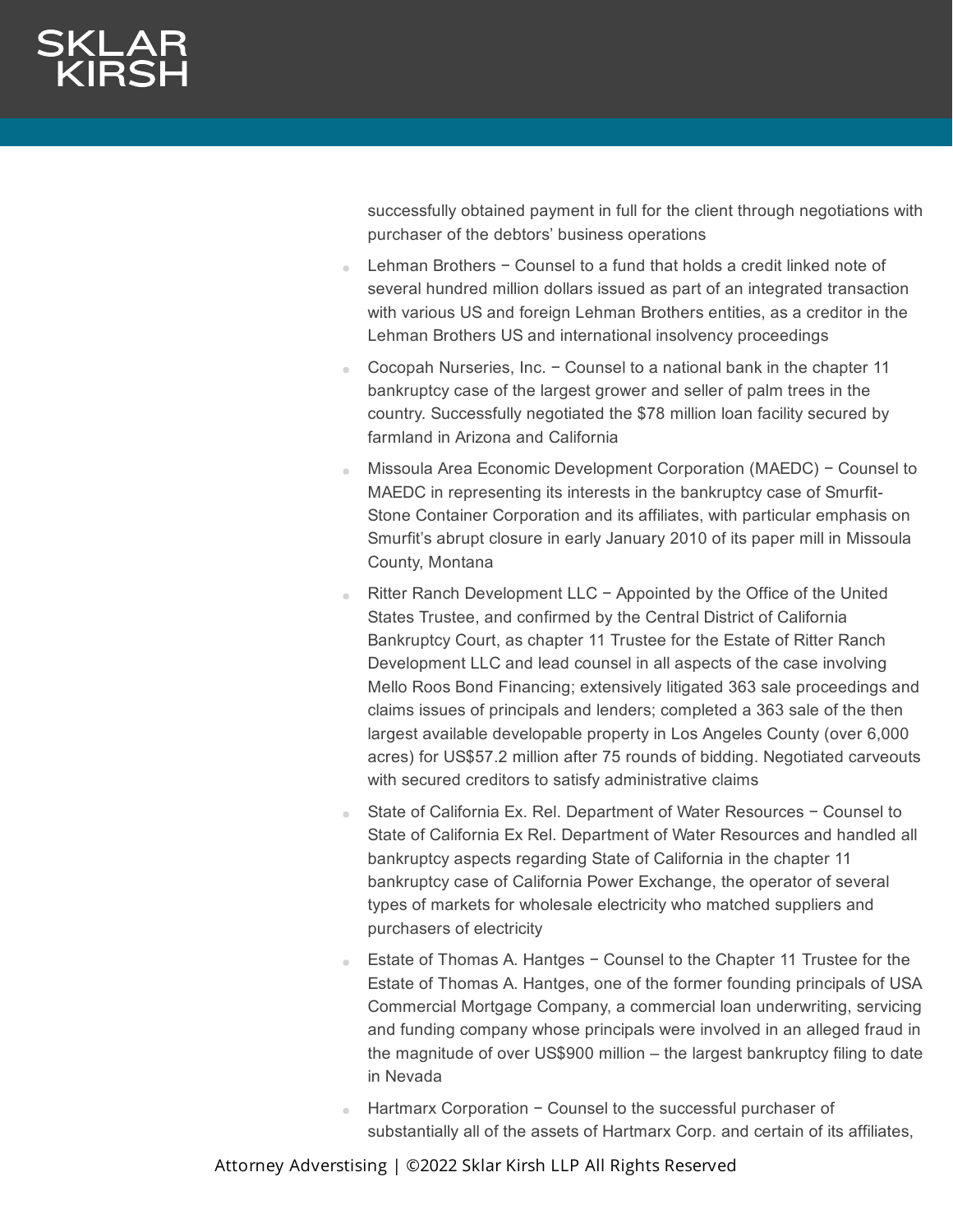one of the largest manufacturers and marketers for men's suits and sport coats in the United States, in bankruptcy proceedings in the United States Bankruptcy Court for the Northern District of Illinois

- Weld Wheels, Inc. Counsel to American Racing, Inc., in its \$24 million acquisition of the assets of Weld Wheels, Inc., a manufacturer and distributor of premium aftermarket automobile, light truck, racing, and sport wheels to both domestic and international customers. Negotiated stalking horse bidder protections and purchase agreement, and advised client throughout sale process taking place through auction of assets in US Bankruptcy Court, Western District of Kansas. Successfully consummated client's purchase as successful bidder
- Aloha Airlines − Counsel to Japan Airlines (JAL) in the Aloha Airlines chapter 11 bankruptcy pending in Hawaii. JAL had service agreements with Aloha Airlines that were put at risk due to Aloha's bankruptcy filing. The practice structured a successful result for JAL that allowed its contracts to remain fully intact with assignees whom JAL approved
- In re Hyo Dong Kim Appointed by the Office of the United States Trustee to serve as the chapter 11 Trustee and subsequently the chapter 7 Trustee
- In re Jose Adolfo Montepeque and Maria Montepeque Counsel to the chapter 7 Trustee
- APP Winddown, LLC (f/k/a American Apparel, LLC) Counsel to the landlord of the corporate headquarters and distribution center, member of Official Creditors' Committee
- RS Legacy Corporation fka RadioShack Corporation Counsel to landlords
- T-Asset Acquisition Company − Counsel to a secured lender in the bankruptcy case for the owner of the *Terminator* franchise pending in the Bankruptcy Court for the Central District of California with respect to the debtors' proposed sale of substantially all of the future Terminator sequel and remake rights
- Syntax-Brillian Corp. − Counsel to Taiwan Kolin Co., Ltd., one of the largest manufacturers and sellers of electronic products in Taiwan, in connection with its asserted \$270its chapter 11 cases pending in the Delaware bankruptcy court
- Inspiris, Inc. Counsel to Inspiris, Inc., as debtor-in-possession lender, stalking horse bidder and successful purchaser of substantially all of the assets of Care Level Management Group, LLC, a provider of in-home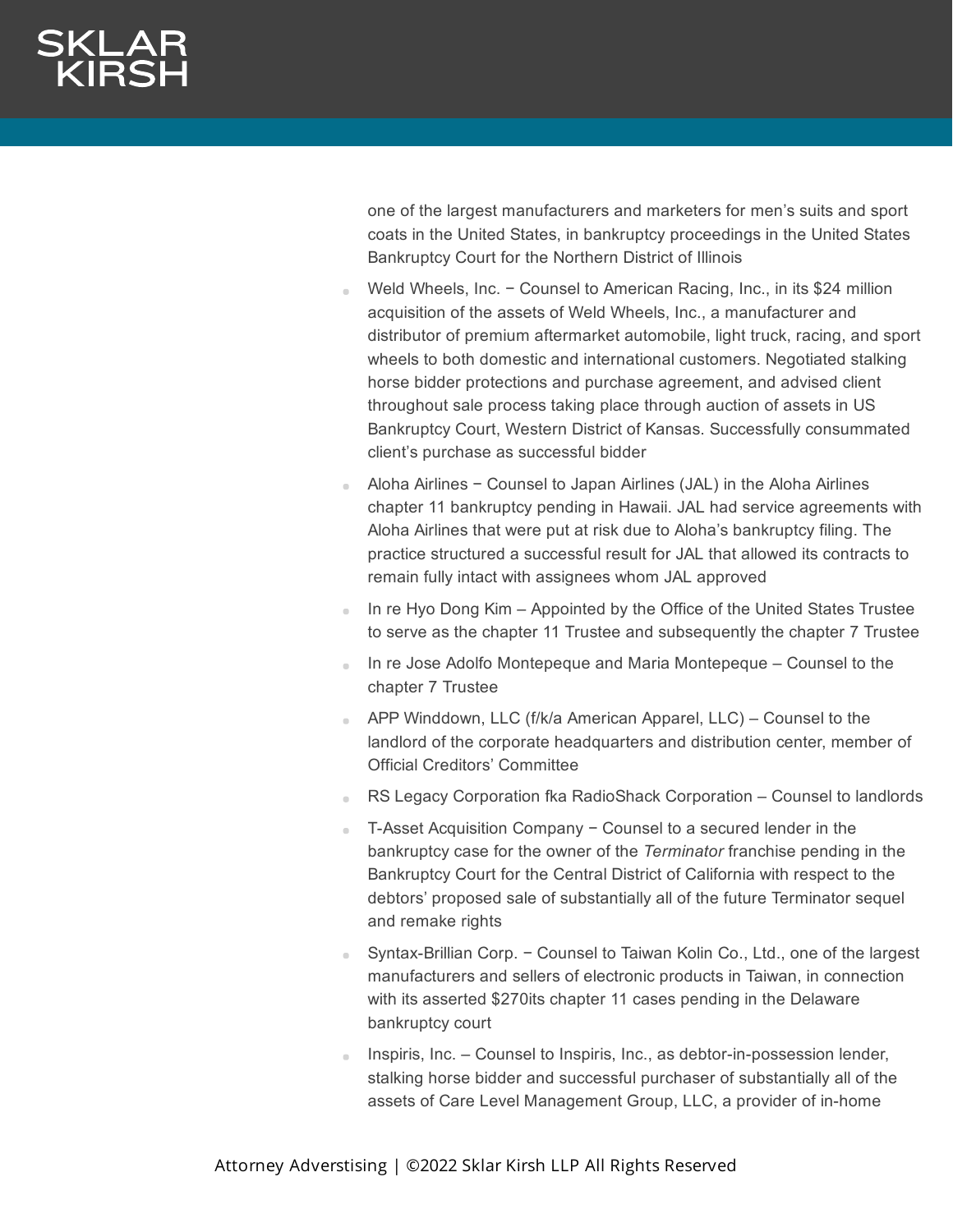healthcare services for chronically ill and elderly patients, in a chapter 11 case pending in the Central District of California

- Counsel to a landlord with respect to commercial shopping center leases involved in the Movie Gallery, Inc. and Big A Drugstores, Inc. chapter 11 bankruptcy cases filed in 2007
- Counsel to high-profile individuals in the entertainment industry in out-ofcourt workouts and restructurings
- Counsel to Sun Capital Partners in its acquisition of BMK, Inc. (debtor) through bankruptcy
- **Counsel to Sun Capital Partners in its acquisition of Wickes out of** receivership
- Counsel to American Healthcare Services, Inc. in its acquisition of Plastic Surgery Company
- **Counsel to CEO and President of Fredericks of Hollywood through the** company's chapter 11 bankruptcy
- Counsel to Koo Koo Roo, Inc. in its acquisition of operating restaurants in Hamburger Hamlet Restaurant, Inc.'s chapter 11 case
- Pacific EyeNet, Inc. − Counsel to Pacific EyeNet, Inc., A Medical Group, as a creditor in the chapter 11 (and subsequent chapter 7) bankruptcy case of its MSO

# **Publications**

- "Not A Sure Thing: Application of Surety Bonds to Landlord Claims in Light of [Bankruptcy Code](https://www.aira.org/pdf/journal/2019_v32_n3.pdf) Section 502(b)(6)," *Aira Journal*, 2019
- Ten practical tips for dealing with anticipated financial distress of your a. business or your clients, customers or vendors, 8 April 2020
- "Puerto Rico's Last Stand," *Los Angeles Daily Journal*, June 16, 2016
- "When Sovereigns Default," *Los Angeles Daily Journal*, August 6, 2015
- "[Sovereign](http://thehill.com/blogs/congress-blog/judicial/250212-sovereign-debt-not-just-a-foreign-problem) debt not just a foreign problem," *The Hill*, August 5, 2015
- "[Knowing](http://www.caixinglobal.com/) the Ropes," *Caixin*, April 11, 2013 Chinese Publication  $\sim$
- "Navigating the Minefield: Intellectual Property Licenses in Bankruptcy," Practising Law Institute Advance License Agreements Conference, January 2013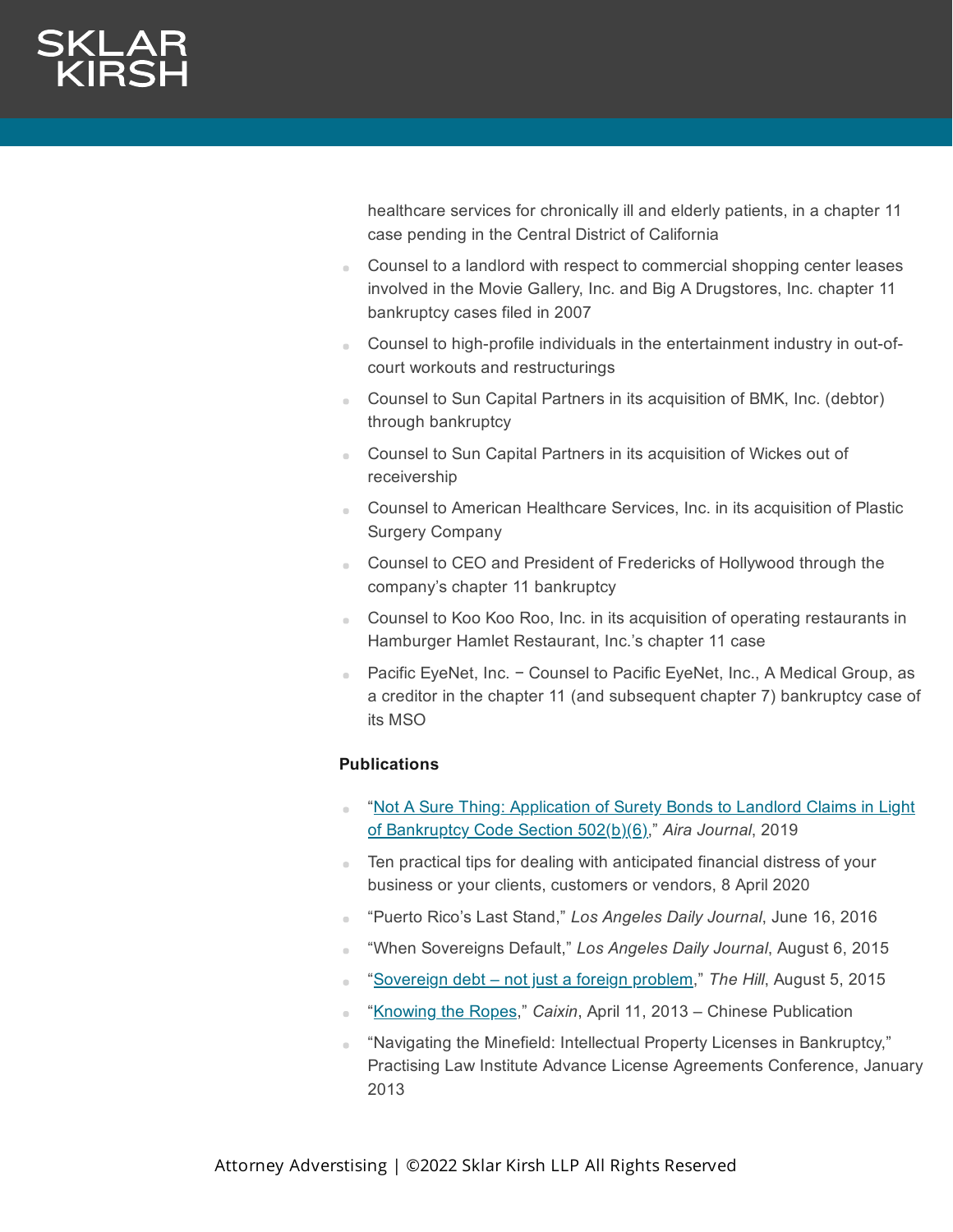- "One Way Forward for Big Three has Potholes: 'Prepack' Bankruptcy may not Take [Carmakers Where](http://www.nationallawjournal.com/id=1202428271142?keywords=One+way+Forward+for+Big+Three+has+Potholes&publication=National+Law+Journal) They Want to go," *The National Law Journal*, February 16, 2009
- "A Comparison Shopping Guide for 363 Sales," American Bankruptcy Institute, 2009
- "White Paper: Options for Increasing the Protection of Motor Carriers in Bankruptcy Proceedings," American Trucking Association, November 2008
- "The Metamorphosis of Assignment Clauses in Bankruptcy," Law Journal Newsletters, *The Bankruptcy Strategist*, Part One, May, 2005 and Part Two, June, 2005

# **Sample Presentations & Seminars**

- Panelist, USC Gould School of Law LACBA Business Law Section Institute for Corporate Counsel**, "**Business Restructuring to Survive Covid-19 and Beyond", December 2020
- Speaker, "Women in Bankruptcy & Restructuring Presents: What A Difference A Year Makes: A Review of 2019 Hot Button Topics in Bankruptcy & Restructuring," November 21, 2019
- Speaker, "Climbing the Peak of Appellate Victory: Best Practices before the Bankruptcy Appellate Panel," California Bankruptcy Forum Insolvency Conference, May 18, 2018
- Speaker, "Ethics in Bankruptcy: Recent Court decisions on Legal Ethics You Should Be Aware…," 25th Annual Southwest Bankruptcy Conference, American Bankruptcy Institute, September 9, 2017
- Speaker, "Women in Insolvency: Inspirational Stories to Develop Your Own Path," International Women's Insolvency & Restructuring Confederation, June 12, 2017
- **Panelist, "Powerful Partnerships: Pairs of Women Clients and Their Outside** Counsel," The New Girls' Network, September 14, 2016

# **Professional Memberships**

- American College of Bankruptcy, Fellow (2004—present) a.
- **International Insolvency Institute, Board Member, 2021**
- **International Insolvency Institute, Co-Chair, North American Region (US,** Canada and Caribbean)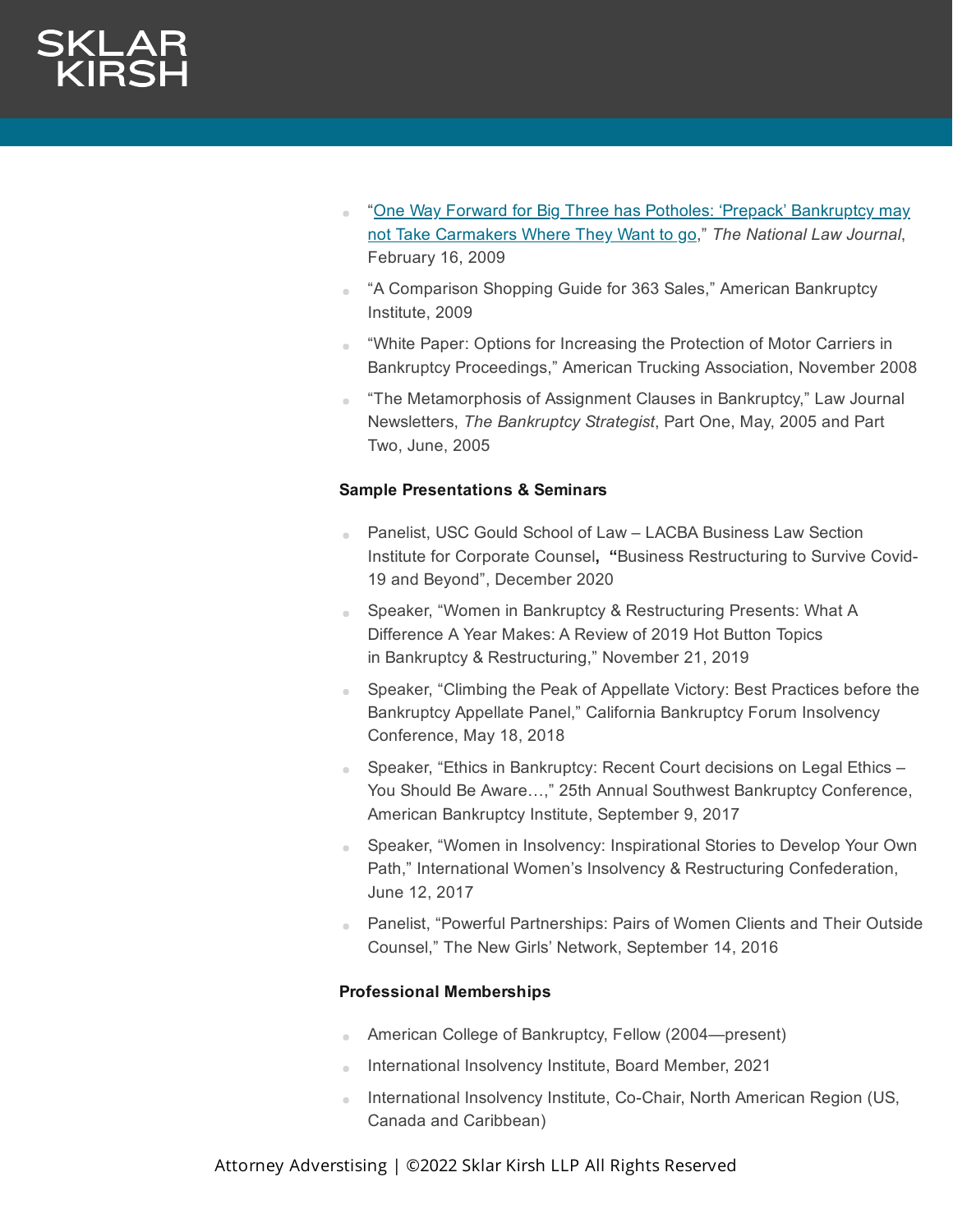- International Insolvency Institute, 2013—present
- **Credit Abuse Resistance Education (CARE), Board of Directors, Los** Angeles Chapter
- **State Bar of California Insolvency Law Committee of the Business Law** Section (previous)
- Ninth Circuit Judicial Conference, Lawyer Representatives Coordinating Committee – Chair (2009—2010)
- Ninth Circuit Judicial Conference, Lawyer Representative Committee, Chair-elect (2008)
- **Ninth Circuit Judicial Conference, Lawyer Representative Coordinating** Committee, Vice chair, former co-chair of Central District of California Lawyer Representatives, 2006—2008
- Los Angeles Bankruptcy Forum
	- Board Member, 1995—present
	- President 2001—2002
	- Vice President, 2000-2001
	- Program Chair, 1999-2000
	- Secretary, 1998—1999
- Century City Chamber of Commerce, Board Member 2007—2010, 2012 —present
- Los Angeles Women's Leadership Council, Board member 2007—present
- City of Hope National Medical Center and Beckman Research Institute, Director Emeritus 2007—present; board member, 1997—2007

# **Recognitions**

- *Los Angeles Business Journal* Women's Leadership Award Nominee (2022)
- *L.A. Times* B2B Publishing *Business of Law: Trends, Updates & Visionaries* – "Legal Visionary" (2021, 2022)
- *Los Angeles Business Journal* Women's Leadership Awards "Champion of Women" Award Nominee (2021)
- *Los Angeles Business Journal* Business Women Attorneys of Influence (2021)